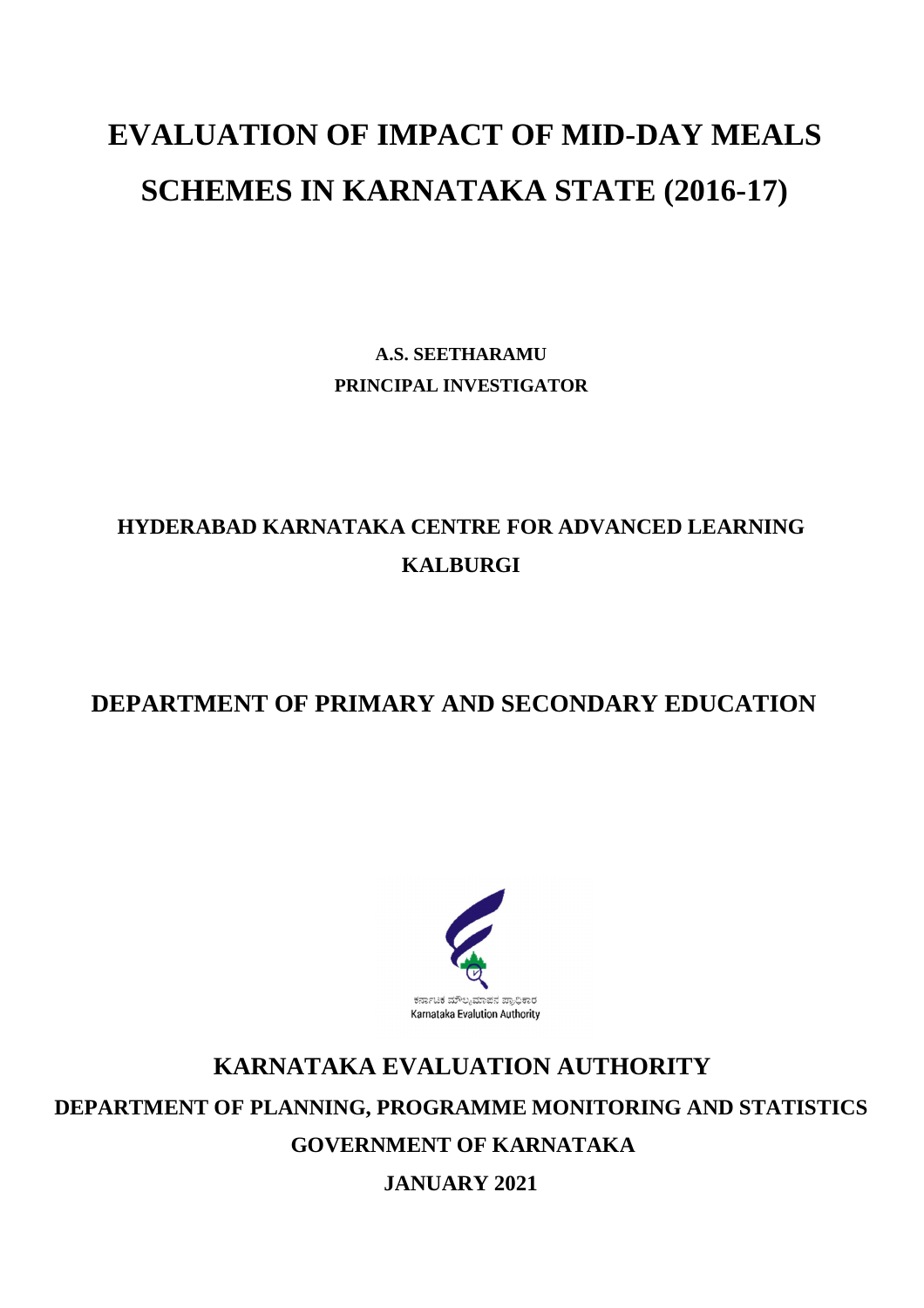## **EXECUTIVE SUMMARY**

### **[A] Introduction:**

53.48 lakh children are served hot, fresh, cooked mid-day lunch in 54839 Government, private aided-schools of the State including LPS, HPS and High Schools. This figure constitutes 92 per cent of total enrolments. 64,000 Anganwadi children are also covered – outside the scope of this study. NCLP and Madrasas are also covered. This data is for 2018-19. MDM is served for school children on all 6 days of the week. There is a differentiated unit cost of Rs.4.13 for MDM of children of 1 to 5 standards and Rs.6.18 to children of 1 to 10 standards; MDM has variety of vegetables during the whole week as per departmental specifications. Primary school children (LPS) get 490 calories of nutrition and 8 to 10 gms. of protein while HPS/HS children get 720 calories and 12 to 16 gms. of protein. It is noted in this context that 27 per cent children in State, as of 2016-17 NFHS survey, suffer from severe malnutrition.

Further, every school going child is daily served 150 ml. milk, irrespective of age, (also Anganwadi kids) on 5 days of the week across 34 educational districts of the State. On a trial basis, flavoured milk (SMP) is served in Mysore and Raichur districts.

Health care is integral part of MDM scheme. Iron, Vitamin A and Deworming tablets are given to students as per norms.

RDPR/ZPs/TPs, KSCFC/FCS, KMF/DMUs, KDLWS, NIC, NGOs collaborate with the DoE in implementing the scheme. NGOs (71) serve Milk/MDM to 9.3 lakh children of 5587 schools in 14 districts of the State, 17 per cent of the total load of the DoE. MDM is financed by both the GoI and the GoK on a 60 : 40 ratios, as this is a flagship programme of the GoI. A sum of Rs.1,465 crores is spent on MDM by the State Government during 2018- 19.

Eradication of anaemia, arresting malnutrition, promoting health and nutrition, significantly contributing to enrolments, retention, children's concentration in studies, promoting learning attainments, and strongly supplementing food security constitute the foci of the scheme.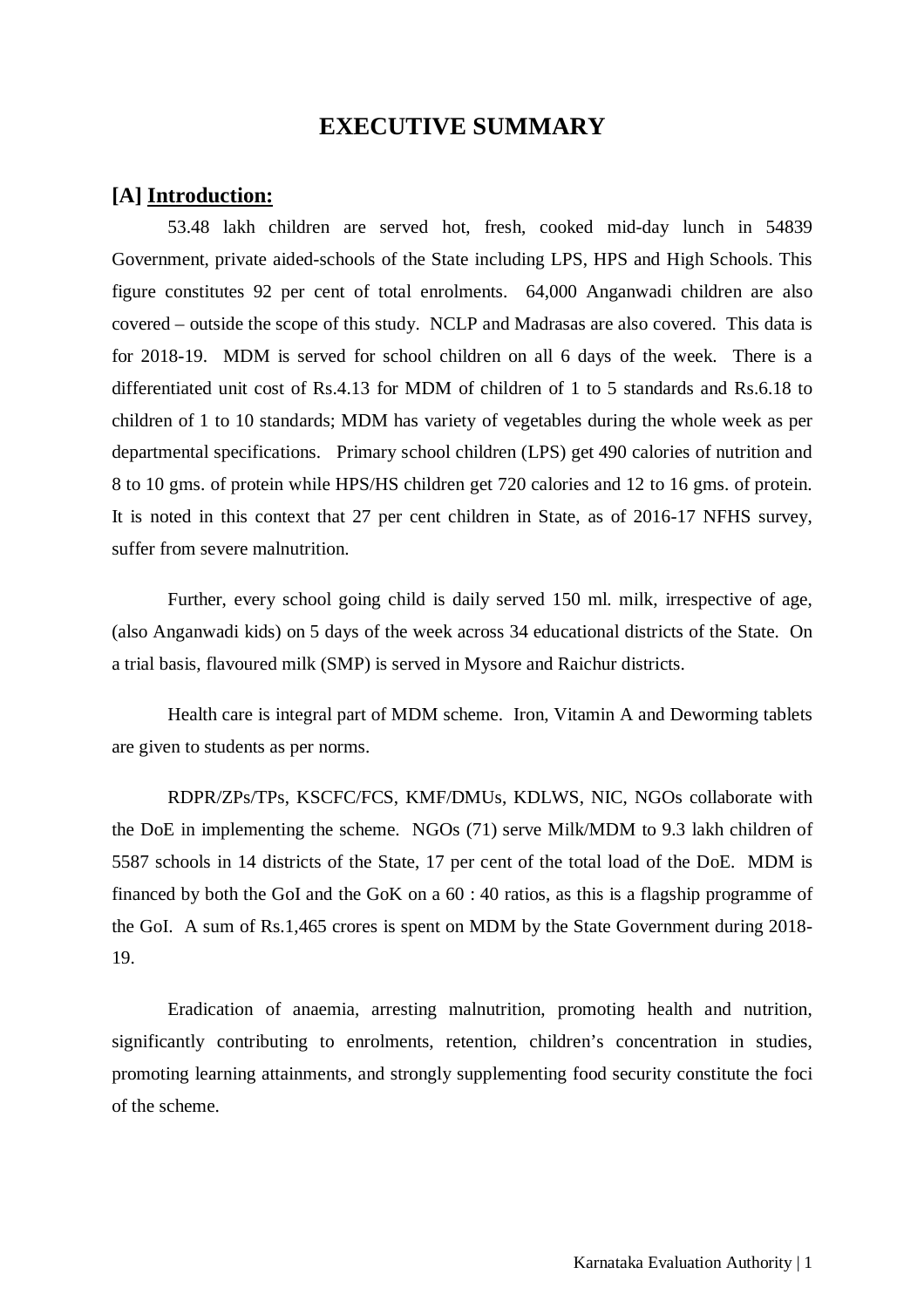#### **[B] Objectives of the Evaluation Study:**

Objectives of the study are specified by the KEA/DoE in its ToR. (a) Coverage of the scheme across regions/social groups, (b) delineation of the supply chain and processes for MDM scheme, (c) examination of physical infrastructure facilities and adequacy of manpower for MDM management, (d) study of impact of the scheme on educational objectives, (e) extent of food security, (f) involvement and performance of NGOs in MDM, (g) issues in harmonization of MDM organization with teaching schedules at school, (h) relevance of the scheme to target groups w.s.r.t. food security, (i) community involvement and social equity, (j) stakeholders perceptions of the scheme on health and nutrition, (k) constraints in implementation are the variety of objectives of the study, (l) suggestions for effective implementation and needed remedial measures for observed problems are also expected objectives.

#### **[C] Methodology:**

(a) Descriptive Survey, documentary analysis of secondary data from schools and the education department, observation and case studies are the chief methods.

(b) Primary data is collected from schools, head teachers, nodal teachers, parents, students, educational officers and NGOs using questionnaires, interviews, IDIs and FGDs. Case studies of 'good' and 'other' schools are completed. Validation of field investigators data is done through the field supervisors. Validation analysis is done.

(c) 34 districts of the study are ranked on Milk/MDM performance using 76 variables/sub-variables. Analysis of data is done district-wise, division-wise and State-wise, everywhere.

(d) Correlation Analysis of MDM attendance and learning attainments as well as Levene's 't' test analysis of differences across divisions have been done.

(e) Sample is drawn in consultation with KEA and as per ToR. There are 515 schools at a minimum of 15 schools per district, 5,158 students (equal proportion of boys and girls), 2,621 parents, 76 educational officers and 10 NGOs which cover 3.73 lakh children of 2,410 schools (40 per cent of total NGOs).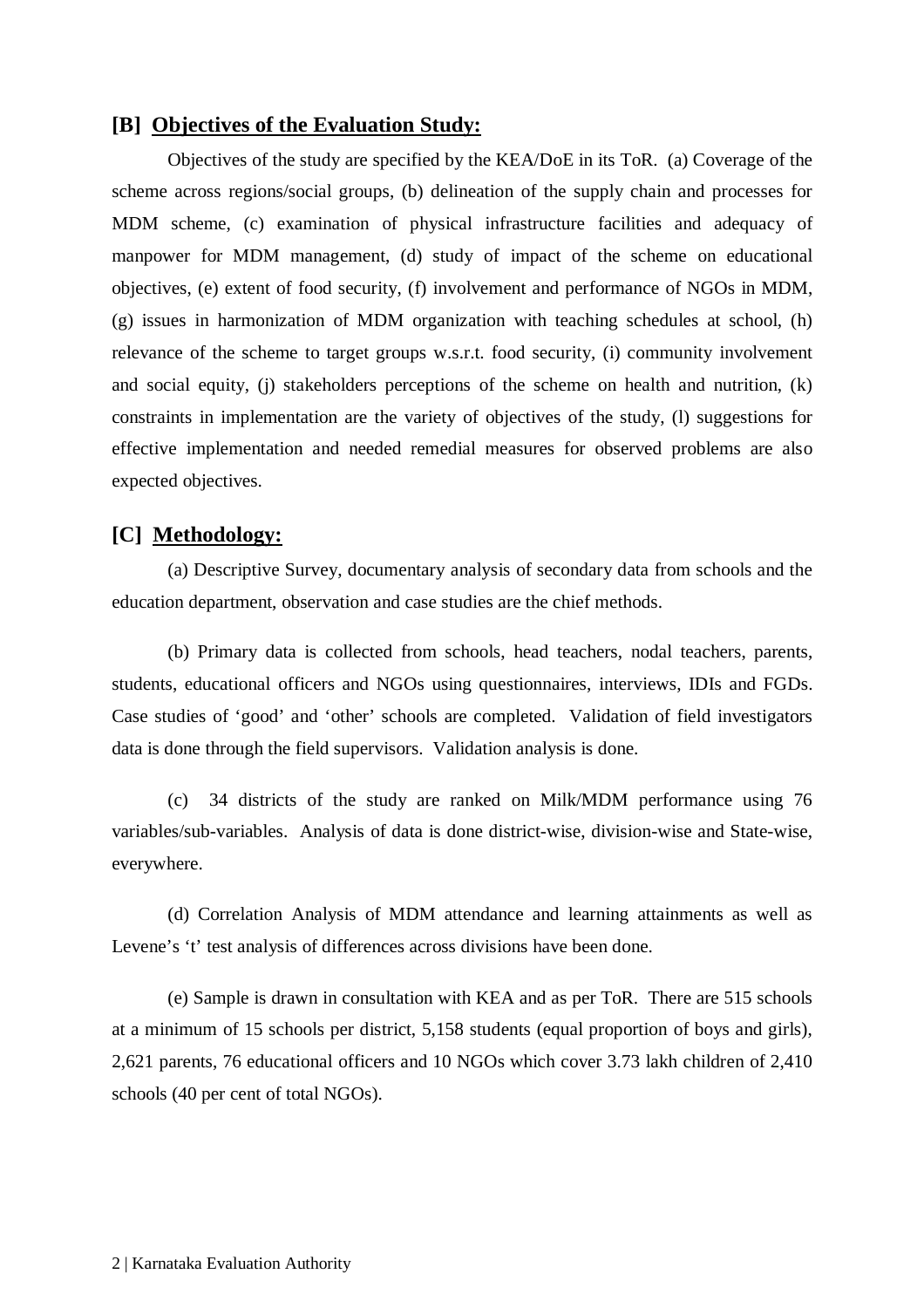#### **[D] Results and Discussion**

**1) School Facilities:** Schools have sufficient cookware (89%). They have fire extinguishers (86%) – this is a mandate of the Supreme Court of India. There is shortage in eating plates and drinking glasses in nearly 25 per cent schools

**2) Management Concerns:** 86% schools display menu while 76% do it correctly with day/date/menu details. Cooks/Ayahs clean kitchen (not students) everywhere; 89% do it daily. There is shortage of Ayahs everywhere. There are no Ayahs in 24% schools. Students clean eating places. There is sufficient water for drinking, cooking, cleaning work (90% schools). 150 schools (over 30%) maintain a kitchen garden. But only 30 of them (20%) received the Departmental, one-time grant of Rs.3,500/-. 40% schools have received NGO contributions – eating plates, drinking glasses, utensils. One time grant of Rs.5,000/- had been given by DoE at the beginning of MDM services by schools for purchase of kitchenware. Cookware needs replenishment in schools established before 2000 AD.

**3) Documentation:** 9 registers for MDM are mandated by the DoE. Compliance is as follows: MDM attendance (92%); Stock (88%); Taste (94%); SoP (76%); Tablet distribution (86%); HT/Nodal teachers' supervision (69%); Video of MDM conduct (18%); 5 point vigilance (56%) and SDMC meetings (57%). None of the registers is maintained in Raichur and Bagalkote districts; only one register is maintained in Bellary. Districts are classified on maintenance of registers – OK (7 to 8 registers), Satisfactory (4 to 6) and (3 or  $\langle 3 \rangle$ unsatisfactory. This will facilitate M & S by DoE.

**4) Other Concerns:** (a) 87% schools receive contingency amount for processing of food through DBT. (b) Health Cards are issued (93% schools); entries are there (79% schools) of last year; (c) folic acid (57% schools); Vitamin A (57%); de-worming tablets (75%) are issued as per norms. 50 per cent children consume tablets. (d) A highly insignificant proportion of schools face problems of water (11% schools); security (theft  $-5.35\%$ ), threat of theft (33% schools). (e) Hygiene management is a problem as there are no ayahs in 30% schools. Girls of higher classes clean eating places – a case of Sex-typing. [in 24% schools as per HT; in 30% schools as per students' reports].

**5) Compliance to SoP Guidelines:** (a) SoP guidelines are for nomination of nodal teachers on rotation basis; (b) hygiene management; (c) FEFO compliance; (d) documentation; (e) cooking and serving processes. There are 62 variables and sub-variables, guidelines of SoP.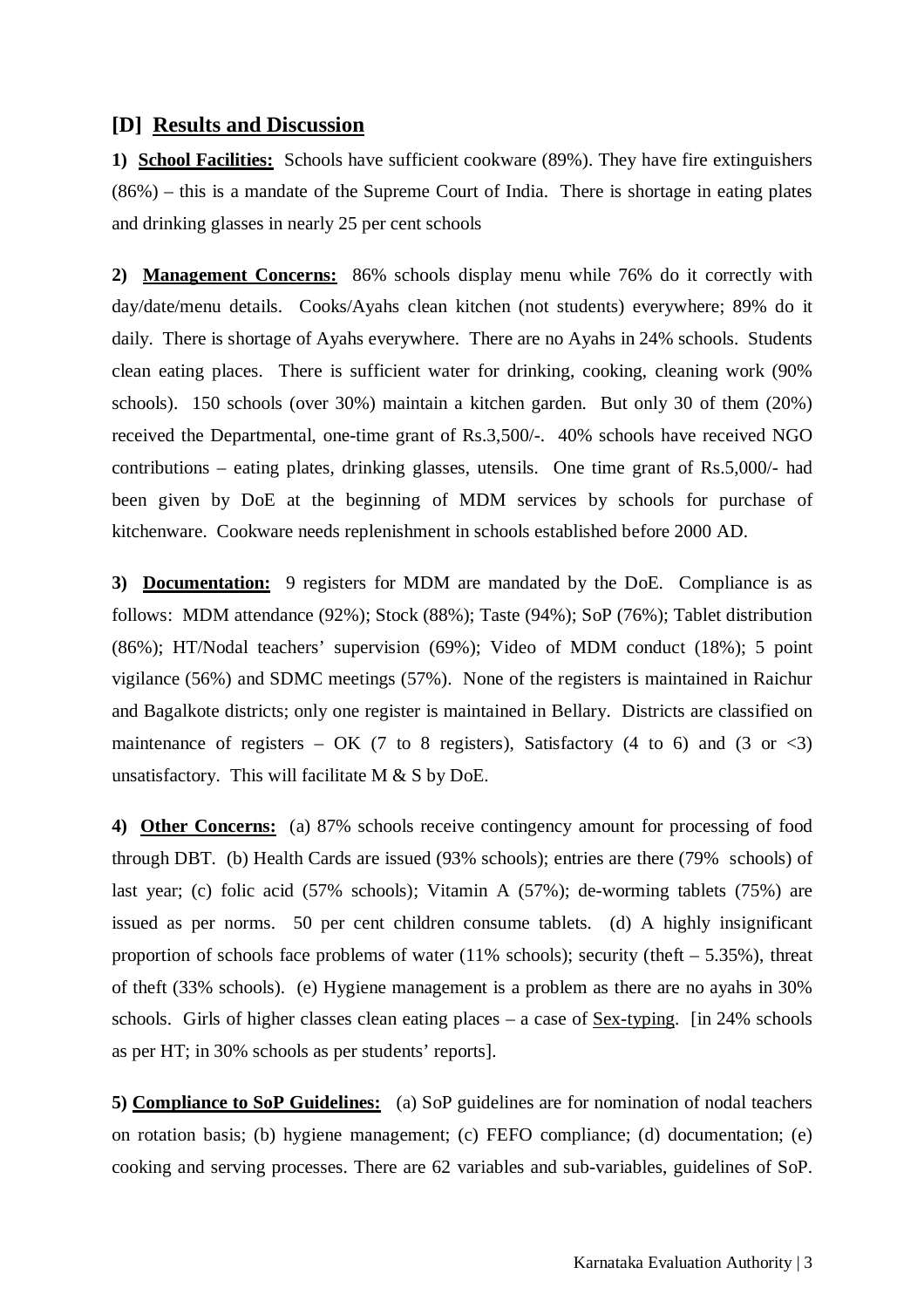Sample schools across divisions have obtained scores in the range of 74 to 82 per cent on compliance to SoP.

**6) Monitoring and Supervision (M & S) of MDM:** Head Teachers report to NIC on day's MDM attendance every day (88%). Community involvement for supervision of MDM, visit of MC members is moderate (67% schools). There is short supply of MDM materials – rice (18% schools), pulses (19%), oil (19%), iodised salt (36%), milk powder (20%) plus tablets (21 to 26%). However, quality of foodgrains is good/satisfactory (98% schools). Supplies are on time. Co-ordination across block/district educational officers as well as TP/ZP offices and stakeholders – KMF/KSCFC/DHO is quite good, with a few exceptions.

**7) M & S of NGOs:** Food served by NGOs is from a Central Kitchen. It will not be fresh by lunch time, even though it may get re-heated. NGOs depend on average attendance in schools of previous month to gauge needed supply of MDM food unlike DoE managed schools which use day's morning attendance. NGOs use MC members for food services. Students are not engaged for any work. They rely on their own auditors for MDM audit.

**8) M & S by Educational Officers:** CRPs are the 'food soldiers' of MDM scheme. 6 out of 28 CRPs are not able to cover all schools under their jurisdiction (15 schools) at least once a month for MDM supervision. By and large, educational officers of all ranks miss out on M  $&$  S of milk services. Their community connect – attendance at MC/SDMC meetings – is quite good. Demand estimation techniques for all taluq schools are unsystematic and divergent. BEOs do not mandatorily discuss MDM at monthly meetings of CRPs. M & S is good at cluster level, weak at block level.

### **[E] IMPACT OF THE SCHEME:**

(a) Enrolments at (i) LPS stage declined in spite of Milk/MDM schemes. This is due to population deceleration; admissions under RTE 12 (1) (c) in private, unaided schools; growth of private schools. (ii) Decline is marginal at HPS stage due to decreases in dropouts, better retention. (iii) Increases in enrolments are observed at high school stage. (b) Retention is quite high at all stages of school education. (c) There are significant and positive correlations between learning attainments [school results] and MDM attendance as well as between MDM attendance and X standard results. Differences across divisions in relation between attendance and attainments are not significant.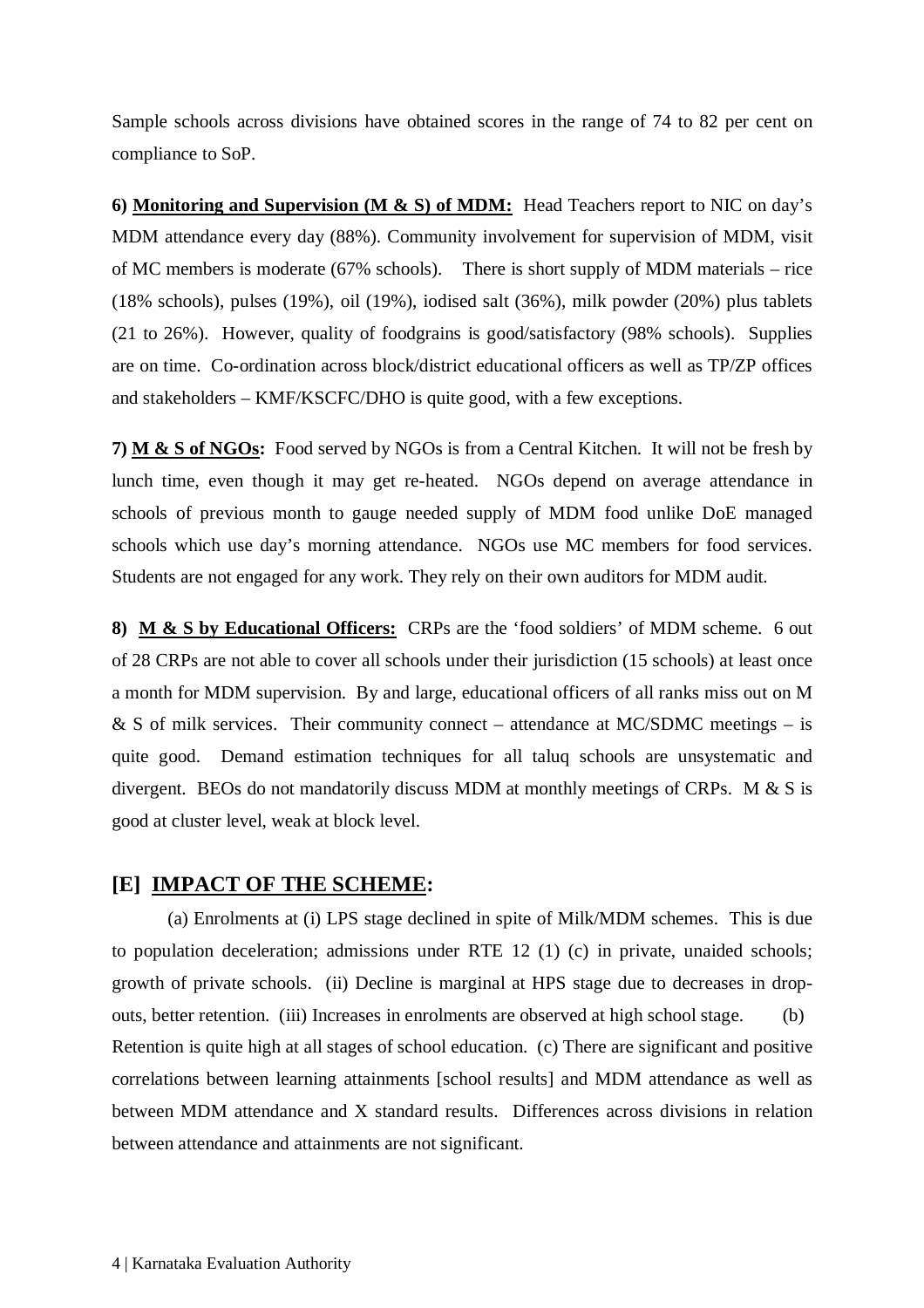#### (d) Qualitative Feedback – Parents:

(i) Profile of parents reveals that milk/MDM serve the **poor and humble.** (ii) Parents report (as per their children's feedback to them) that MDM served is adequate (96%), of good quality (96%) and hygienic (89%). (iii) Quantity of milk served is satisfactory (94%), of good quality (82%) and good taste (93%). (iv) Perfumed milk served in 2 districts is appreciated by 84% parents (children). (v) Parents value milk for its nutrition potential (97%), contribution to physical strength (96%), concentration in studies (98%), health status (95%), zeal in life (93%). (vi) 52% parents treat MDM as a substantive meal as they can provide only one meal at home (5.1%) and two meals (47/4%). Going by this sample study, it is informed that 2,14, 500 children (5.1% of total children in government sector schools) do not get breakfast at home. Milk at school is their first food.

#### (e) Qualitative Feedback – Students

(i) There is convergence of feedback across parents and students with a highly marginal difference in percentages. Students value milk more than MDM for contribution to studies. (ii) Only 15% students sit with their own social groups for consuming MDM.

#### (f) Summary Insights on Impact of Milk/MDM

Impact of milk is wholesome, very deep and intense. MDM has moderate impact on learning and concentration for lessons. There are other factors in the dynamics of learning. Intended impact on health is not wholesome. There is tremendous impact of milk and MDM on nutrition and food security. Impact is perceptible on enrolments at secondary stage of schooling as well as on retention and transition at LPS/HPS stages. Milk/MDM carry significant impact on learning levels even while according to educational theory/psychology of learning, no single factor like milk/MDM can exclusively determine learning and scholastic achievements.

#### **[F] CASE STUDY Insights:**

Case studies of 12 'good' schools and 8 'other' schools (other end of the scale as perceived by educational officers, field supervisors), was done. They were reviewed on 121 sub-variables across 17 major variables of MDM performance. 'Good' schools are functioning at 95 per cent efficiency while the 'other' schools are doing this at 73 per cent efficiency.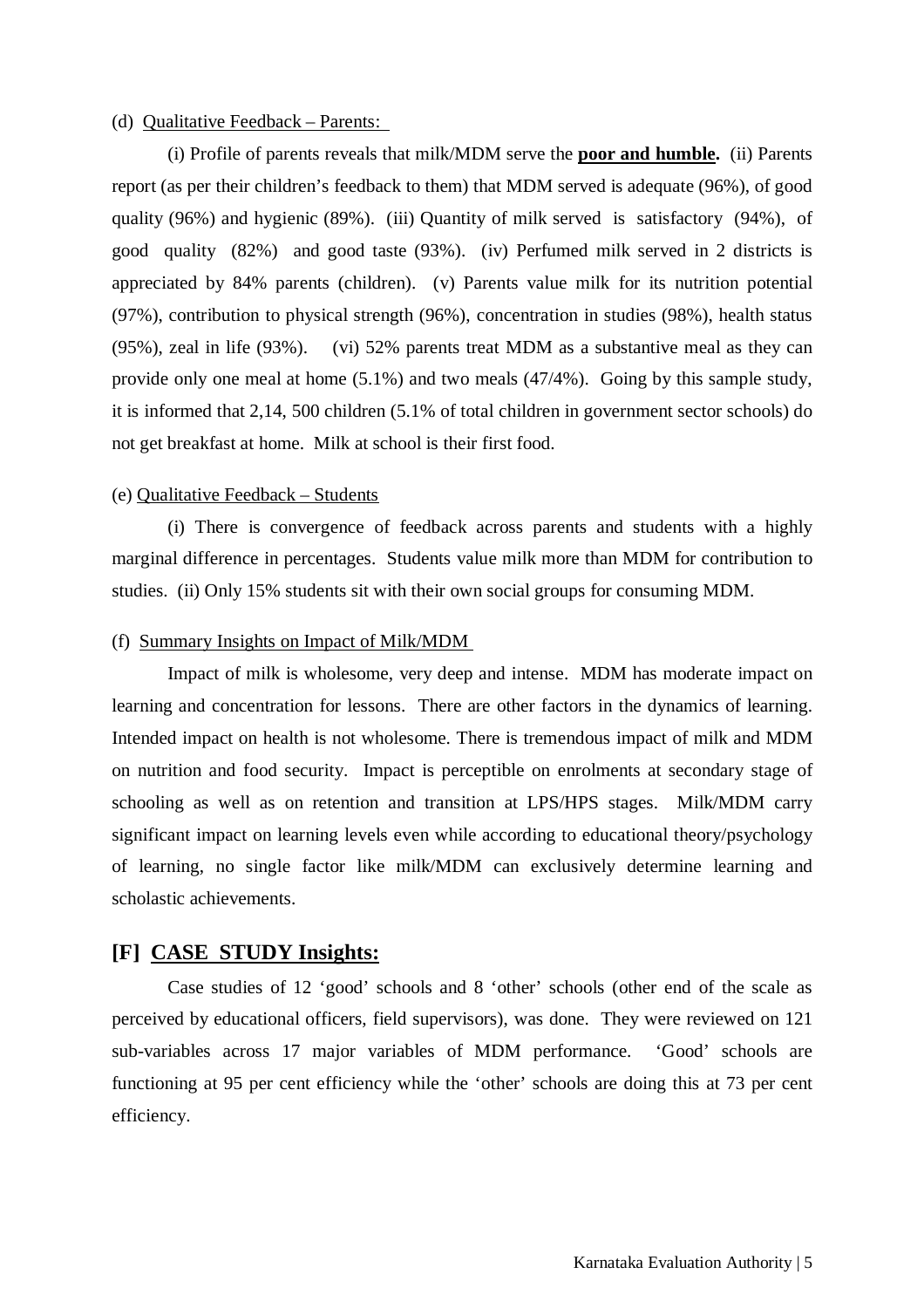#### **[G] Conclusions:**

Conclusions are drawn within the WHO (ILO/UNESCO) framework of parameters of evaluation of a development project/scheme. There are 5 parameters: Relevance, Efficiency, Effectiveness, Sustainability and Impact.

MDM has a very high degree of relevance as majority of beneficiaries suffer from food insecurity and were unable to attend school regularly and do well in learning at school. They also suffer from severe to moderate malnutrition. This study has shown that the programme is being managed with a high level of efficiency. Even at the macro/state level coverage of beneficiaries is on a mega scale. It is highly effective in ensuring enrolments and learning attainments and enrolments at secondary stage of schooling. MDM/Milk have improved nutrition levels; sustainability depends on stability of participation of NGOs in future. Impact analysis has already been discussed.

### **[H] Major Recommendations:**

- 1) As of now, there are 60,000 government sector schools spread across 28,000 villages and urban habitations. The need is to move away from small/medium schools to GP/Ward level 1 to 10, comprehensive schools. Number of schools will get reduced to 6000 GP schools plus urban ward level schools. Provide good road and transport connectivity to satellite villages of GPs. Transport children with escorts to school and home. Good quality schools can be maintained due to scale economy. MDM management can be MECHANISED; easy to manage and will be efficient.
- 2) Provide breakfast to all children who attend government sector schools. Begin with drought prone talukas.
- 3) Attach all anganwadis with GP level schools. Discontinue with standalone LPS/HPS. A child will spend his/her life from age 4 years to 18 years in the same school. Student Attainment Tracking System (SATS) will be easy and efficient.
- 4) Provide millet based food ragi balls, jowar roti, navane bisibelebath on 2 to 3 days in a week – customize it to regional food habits. Give vegetable based (mineral) sweets twice a month. Give Huruli, Hesaru Kalu, Kadale Kalu as variants of pulses.
- 5) Engage in MDM tourism to 'good' schools from 'other' schools.
- 6) Organise taluqa level MDM Cooking Competitions and give incentives/ prizes to schools.